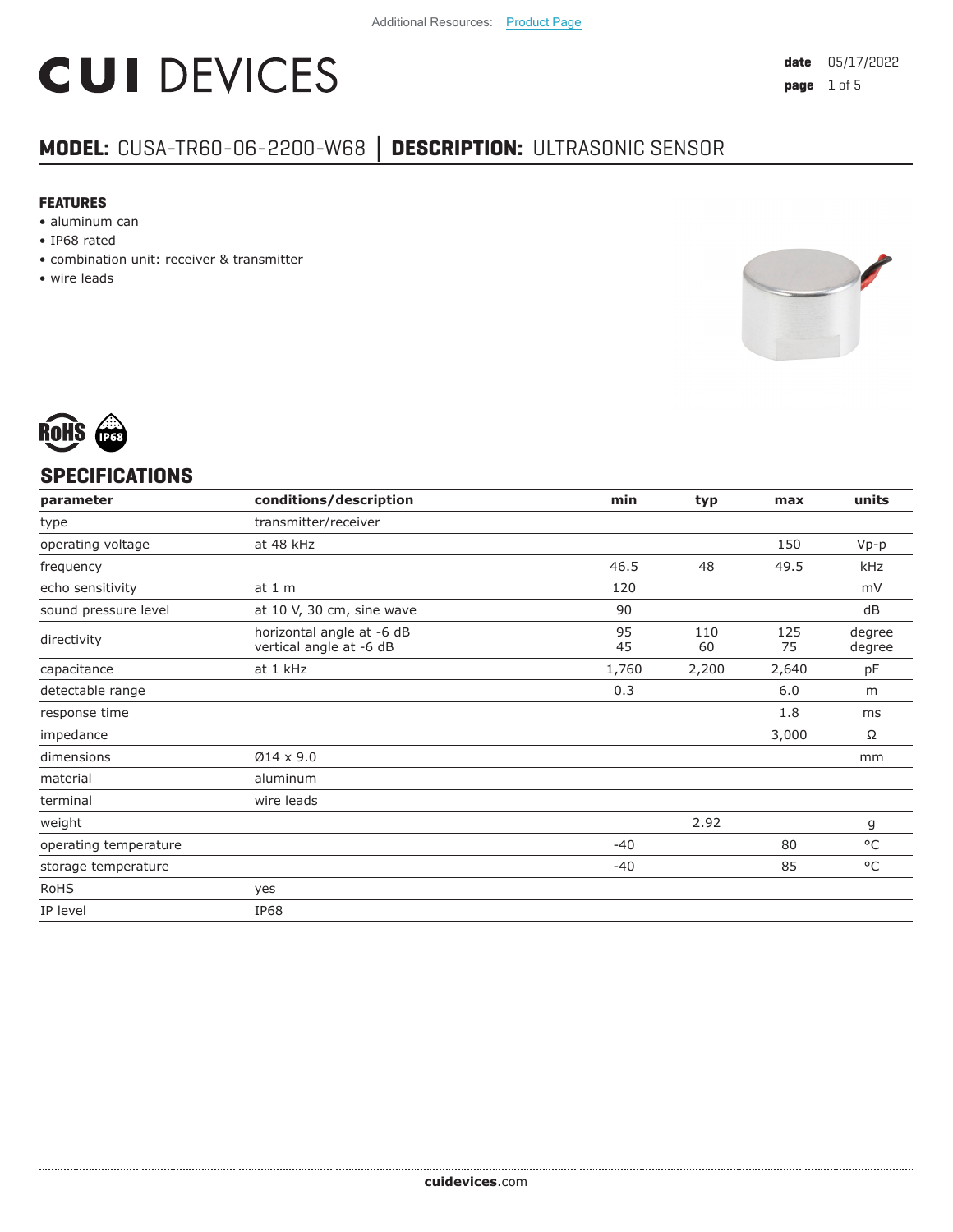#### **MECHANICAL DRAWING**

units: mm

wire: UL1571 30 AWG

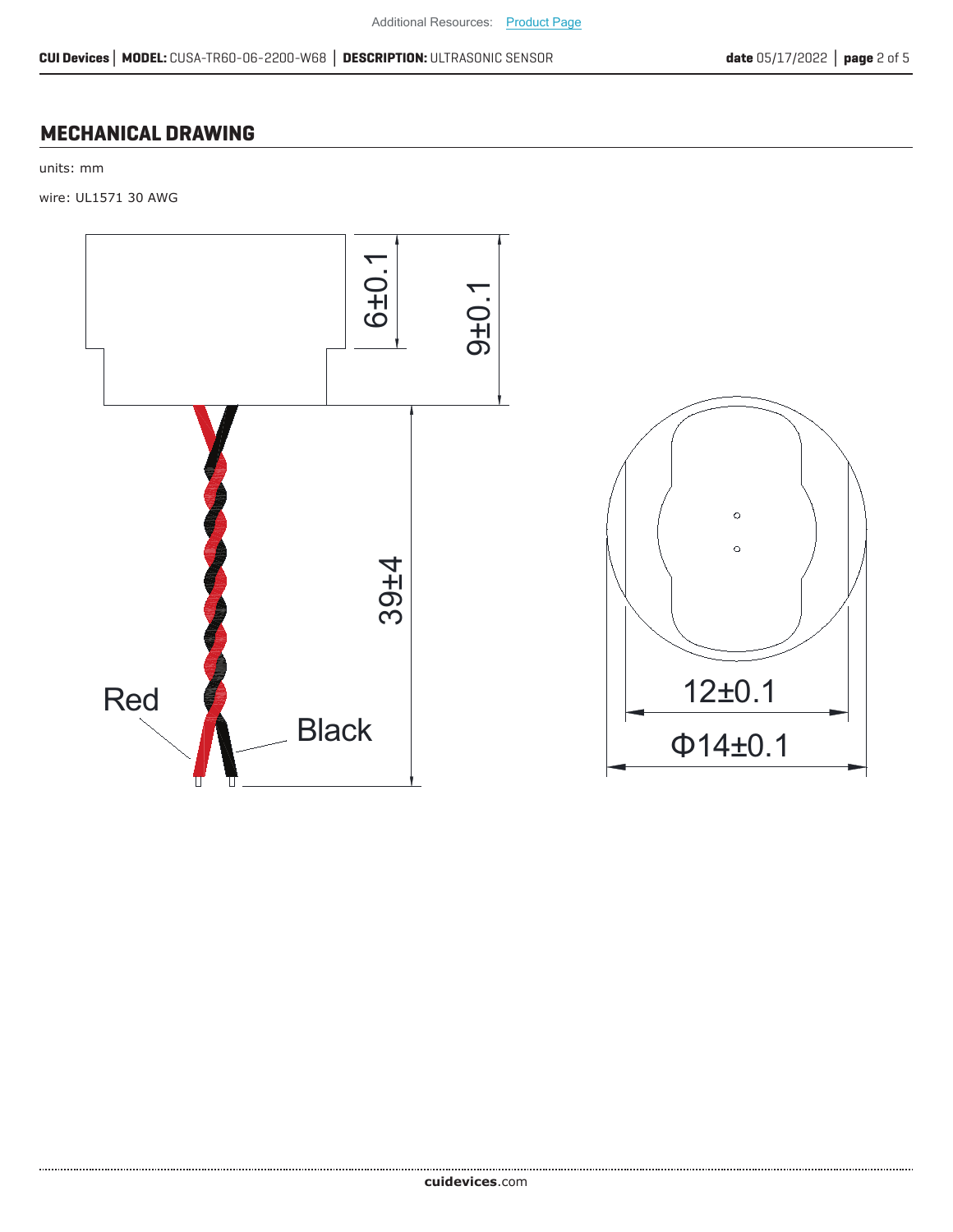#### **BEAM PATTERNS**

......................

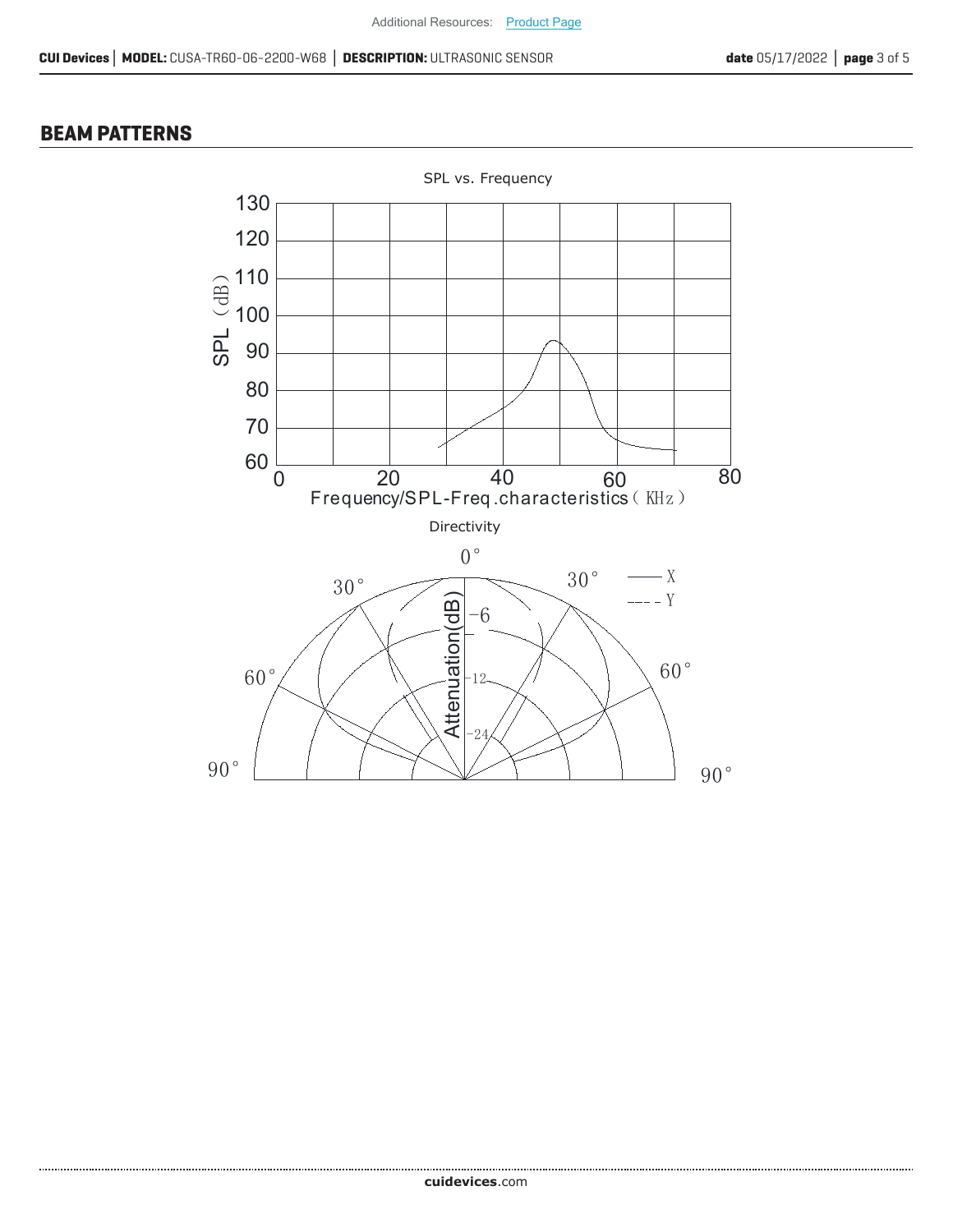#### **PACKAGING**

units: mm

Tray Size: 235 x 135 x 30 mm Tray QTY: 50 pcs per tray Carton Size: 280 x 285 x 240 mm Carton QTY: 1,000 pcs per carton